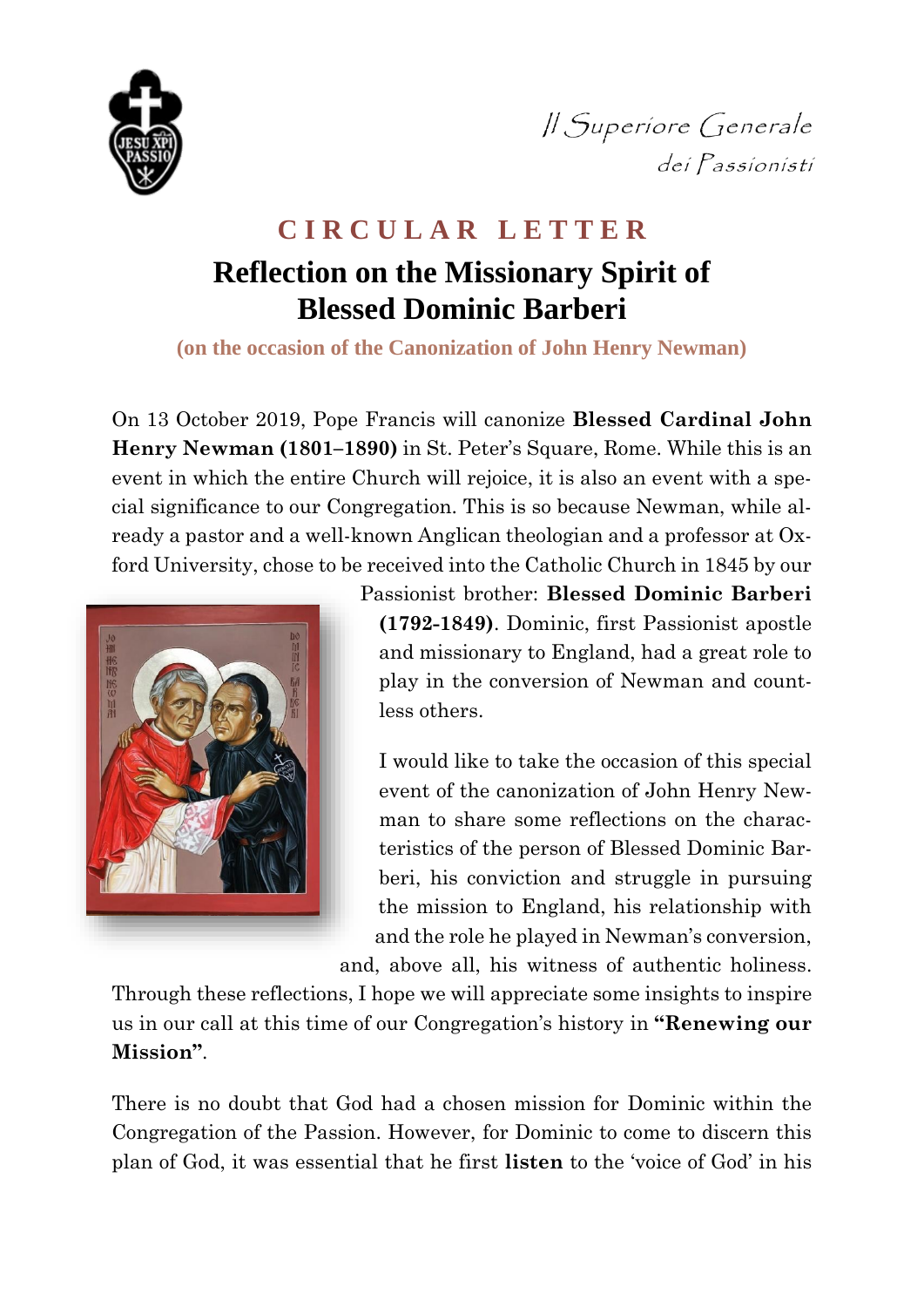

prayer life. We know that Dominic received an interior call which led him to believe that he was destined to preach the Gospel in far off lands. Apparently, towards the end of 1813 (when he was only 21 years old), Dominic heard "the voice of God" tell him that he *"was destined to bring stray sheep back to the way of salvation"*. But how and where would this prophecy be fulfilled? It was nearly a year later, while in prayer before the altar of the Blessed Virgin, that God communicated to Dominic again: **his mission was to be in England**. It is worth listening to John Henry Newman's description of Dominic Barberi in his philosophical novel, *Loss and Gain: The Story of a Convert* written in 1848, because we get a good understanding here of the work of Providence which Dominic had to wrestle with in order to comprehend, and finally  $-$  assisted by his **listening in prayer** - arrive at the strong conviction that this is the call of God for him to mission:

*"On the Apennines, near Viterbo, there dwelt a shepherd-boy, in the first years of this century, whose mind had early been drawn heavenward; and, one day, as he prayed before an image of the Madonna, he felt a vivid intimation that he was destined to preach the Gospel under the northern sky. There appeared no means by which a Roman peasant should be turned into a missionary; not did the prospect open, when this youth found himself, first a lay-brother, then a Father, in the Congregation of the Passion. Yet, though no external means appeared, the inward impression did not fade; on the contrary it became more definite, and, in process of time, instead of the dim north, England was engraven on his heart. And, strange to say, as years went on, without his seeking, for he was simply under obedience, our peasant found himself at length upon the very shore of the stormy northern sea, whence Caesar of old looked out for a new world to*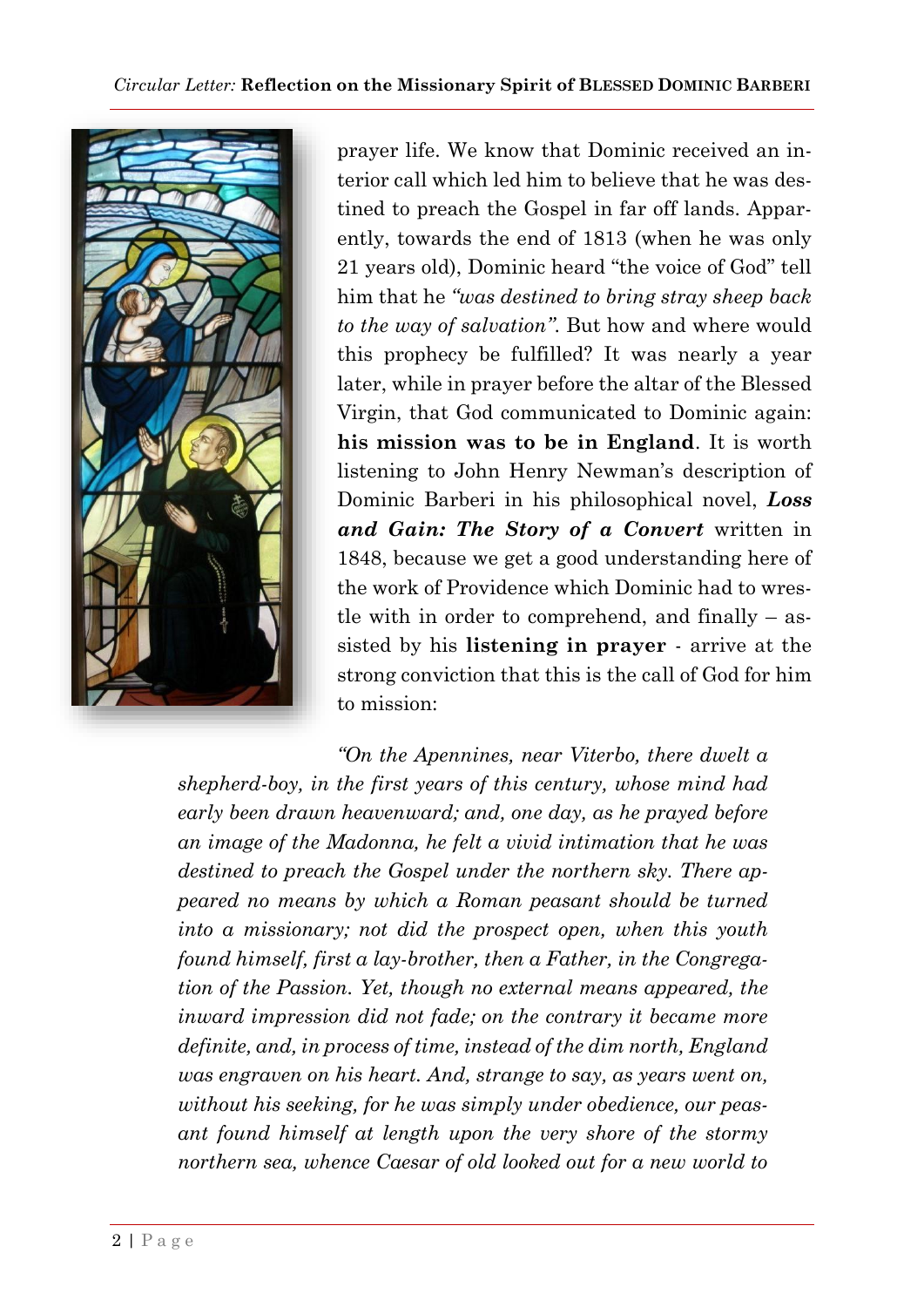*conquer; yet that he should cross the strait was still as little likely as before. However, it was as likely as that he should ever have got so near it; and he used to eye the restless, godless waves, and wonder with himself whether the day would ever come when he should be carried over them. And come it did, not however by any determination of his own, but by the same Providence which thirty years before had given him the anticipation of it."*

As we know, our founder, St Paul of the Cross also had a great enthusiasm for the conversion of England for which he prayed each day. This had a strong impact on Dominic; he knew that St. Paul of the Cross had predicted that his sons would one day arrive in England. As Newman wrote in *Loss and Gain*:

*"…the thought of England came into his ordinary prayers; and in his last years, after a vision during Mass, as if he had been Augustine or Mellitus, he talked of his 'sons' in England."*

This knowledge of the founder's hope would have been further confirmation for Dominic that the 'stirring' and desire within him was genuine and from God. However, even though Dominic was so convinced that this is a call and mission from God, he did not have the authority to act on his own; he needed the permission of the Superior General to send him (with others) in the name of the Congregation…and this required further communal discernment which, necessarily, takes time. It would mean establishing a Passionist presence and community with all the associated concerns surrounding such a project.

As it turned out, this became a long 28 years period of waiting, accompanied by many disappointments and setbacks which Dominic called his 'crosses'. But in hindsight, we can also appreciate that this was a time of preparation during which he was gaining experiences and discovering his potential and resources that would assist in sustaining him to meet the challenges of so much adversity which he

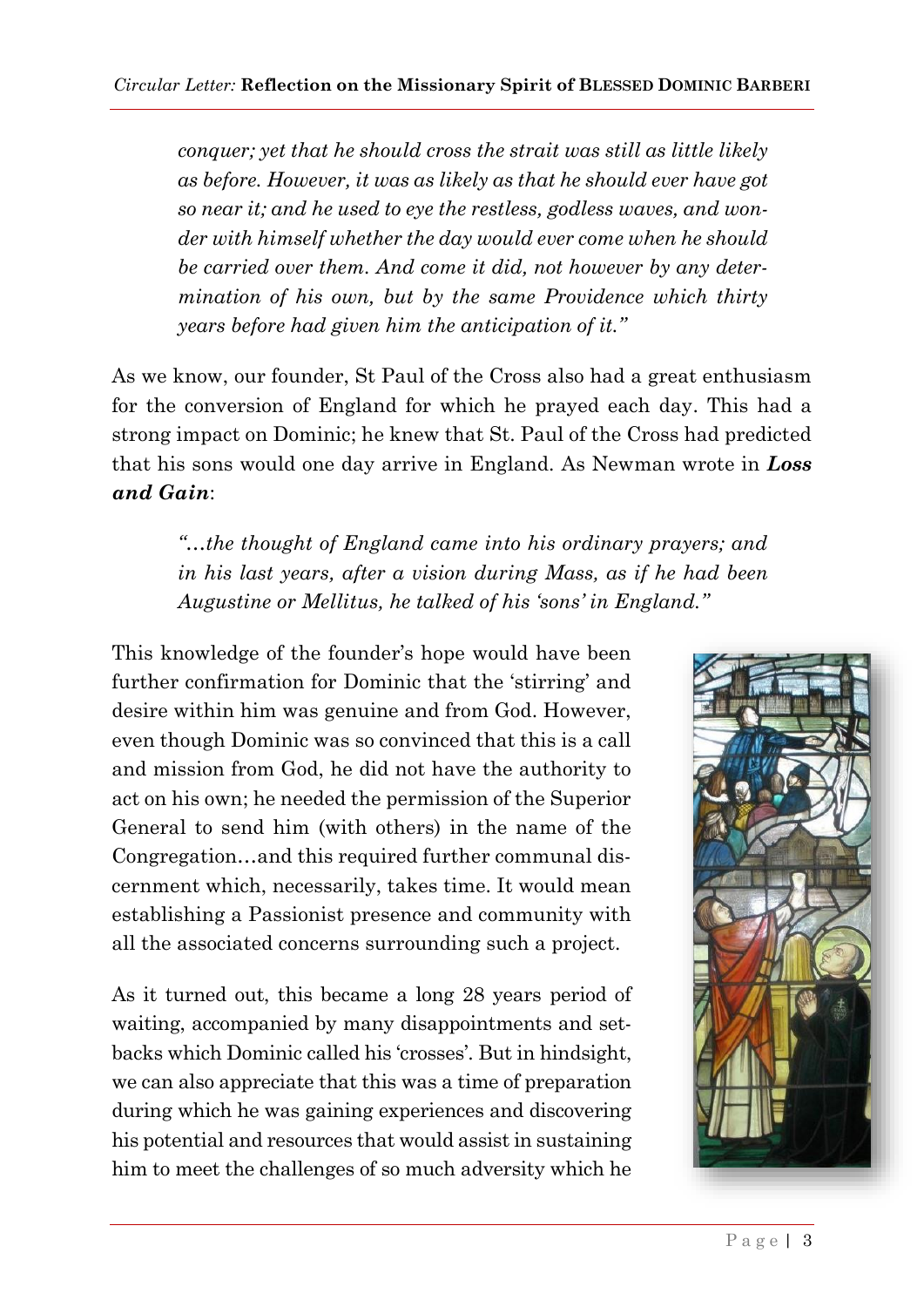would experience later on in England. We can get a feel of Dominic's challenges as he describes his experience in England thus:

*"[There were] innumerable crosses and difficulties and such that at times I saw myself at the very end and almost at the point of turning back. I am certain that many people would want to come here; but if they saw what I saw and had to suffer what I suffered, almost all of them would change their mind. Oh, my God! My God! How much I have to suffer! I have been preparing for this for 28 years and I see that this preparation is not enough. The divine will alone sustains me: I am here because God has wanted this from all eternity. Blessed be his holy Name. This is my only strength."*

The time of waiting for the 'acceptable' moment was not in vain. As it turned out - (or was it meant to be?) - it was during this time that Dominic was engaged with teaching in Rome and became acquainted with three Englishmen (converts from Anglicanism) who were studying in preparation for the priesthood. They were: Sir Harry Trelawney, Hon. George Spencer (who later became a Passionist) and Ambrose de Lisle Phillipps. These three men were significant in playing decisive roles later in Dominic's life, with regard to his meeting Newman and in the pursuit of Catholicism in England. We can say that a "sign of the times" highlighted during this period was the vision of Christian unity, requiring a spirit of ecumenism and a readiness to engage in inter-faith dialogue. And Dominic was responding to this call of the Spirit.

We must also appreciate the complete newness which the Congregation's superiors would have been called to grapple with in their discernment at this time: Passionist missionary activity outside of Italy, in foreign lands. Further, it would seem from all accounts that Dominic Barberi was considered far from being the right candidate for a foreign mission and, in any case, he was far more needed in Italy because of his intellectual capabilities and leadership qualities. In fact, when the General Chapter in 1839 voted to accept an invitation to found the mission in Belgium, Dominic was not selected to be part of this first band of missionaries. Instead, he was reelected as Provincial of the South for a second term. However, in an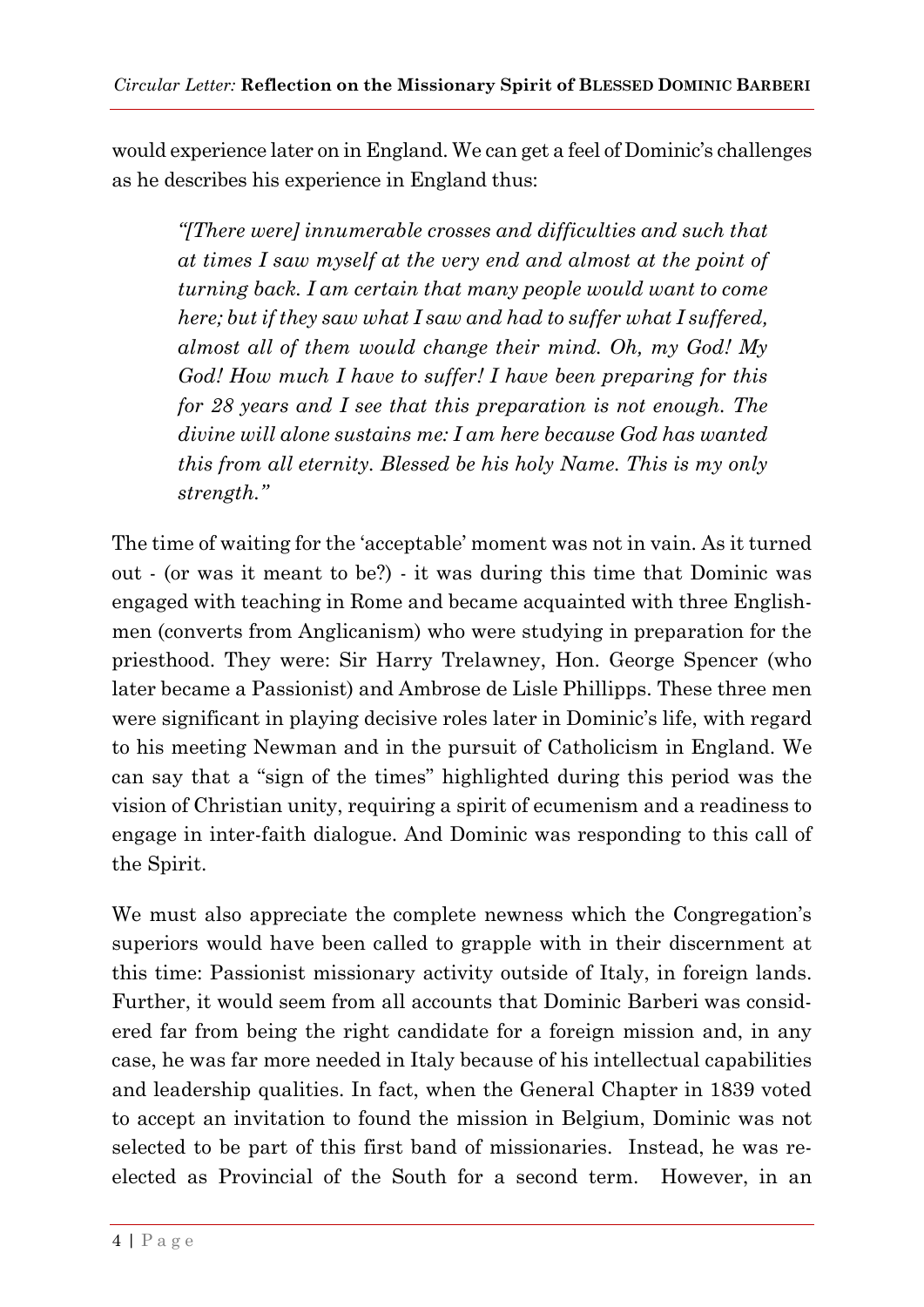extraordinary sequence of events, the Superior of the Belgium mission appointed by the General suddenly asked to be dispensed and, in an unprecedented move, Dominic was asked by the Superior General to resign his office as Provincial and lead the group in the first mission outside Italy. And so it was, that on 26 May 1840, Dominic and three other religious left Italy for Belgium. In Dominic's mind, he knew that this was a first stepping-stone for his mission to England. From the perspective of faith, it is not difficult to recognize the hand of God in the unfolding of a greater plan.

We can clearly see that **obedience** (as a **listening** to God and to his superiors), **dialogue, prayer, discernment, patience, persistence, conviction, trust** and **courage** to *"launch into the deep"* were marks which characterized this Passionist apostle and missionary, Dominic Barberi, who, like Jesus Crucified, was prepared to follow God's will in his life and mission – no matter the cost.

We can only imagine what thoughts and emotions must have been swirling around in Dominic's mind and heart when, eventually, he first set foot on English soil, especially as he was greeted with stares and suspicion – not only as a Catholic priest, but for his strange dress: the Passionist habit. It was now that he needed to draw on all his life experiences and resources. He was truly a stranger by his nationality, culture, language, religiosity and spirituality. Surely, he must have drawn his strength and courage from the Cross of Jesus in this moment and sought comfort and protection from his patroness, Mary the Mother of God.

Nothing could have prepared Dominic for what he was to encounter in England. The people were divided into two groups: the Protestant majority who were fiercely anti-Catholic and anti-foreign, and the small Catholic minority who were accused of disloyalty to the nation and subject to persecution. This is the moment when he had to remember that the mission is God's, not his own and thus he needed to respond with love and understanding, with peace and dialogue, and with trust and courage as Jesus did.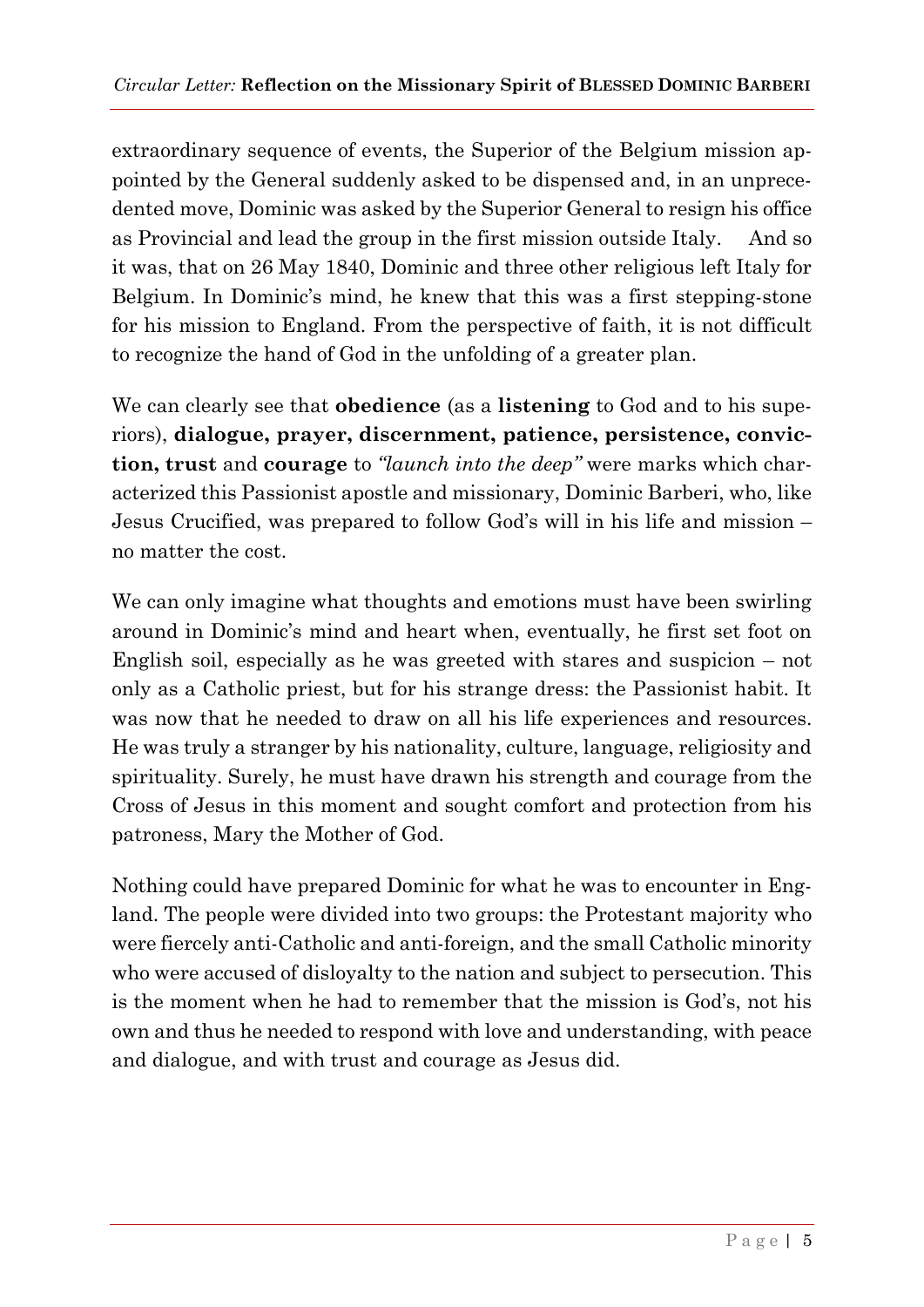J. Brodrick S.J. in his work on the 'Second Spring' of Catholicism in England, says of Father Dominic's arrival:

*"The second spring did not begin when Newman was converted nor when the hierarchy was restored. It began on a bleak October day of 1841, when a little Italian priest in comical attire shuffled down a ship's gangway at Folkstone."*

High praise indeed for a humble and holy Passionist!

After 28 years of patient waiting and persistent efforts, the Passionists were finally established at Aston Hall, Staffordshire in February 1842. It is worth noting that Dominic was 50 years old at this time. As he wrote at the time:



*"After 28 years of desire, His Divine Majesty has vouchsafed to grant my prayers. I shall never be able sufficiently to thank the Divine Goodness for so great a favour. My duty is to do all I can; I will therefore seek to employ all my weak powers for the glory of God and for the salvation of my dear brethren in Jesus Christ."*

While Dominic saw this as the work and sign of God's Providence and sang God's praises, the mission in England was far from being the arrival at a destination, but

rather the beginning of a new journey with many obstacles yet to overcome. Once again, it asked for persevering faith in searching for the way of the Lord and following God's paths which will eventually bear fruits of unity and community, but only after much sacrifice and a response of sufferinglove and reconciliation – not revenge and violence.

The reception of Dominic and his fellow Passionists in Aston was less than welcoming. The local Catholics feared the arrival of these newcomers would cause renewed persecutions. Dominic was also met with ridicule because of his poor grasp of the English language; his attempts to speak and read prayers in English were met with the laughter of his congregation. However, gradually the community increased in numbers and as the people of Aston grew to know Dominic, they became enamoured of him and he soon began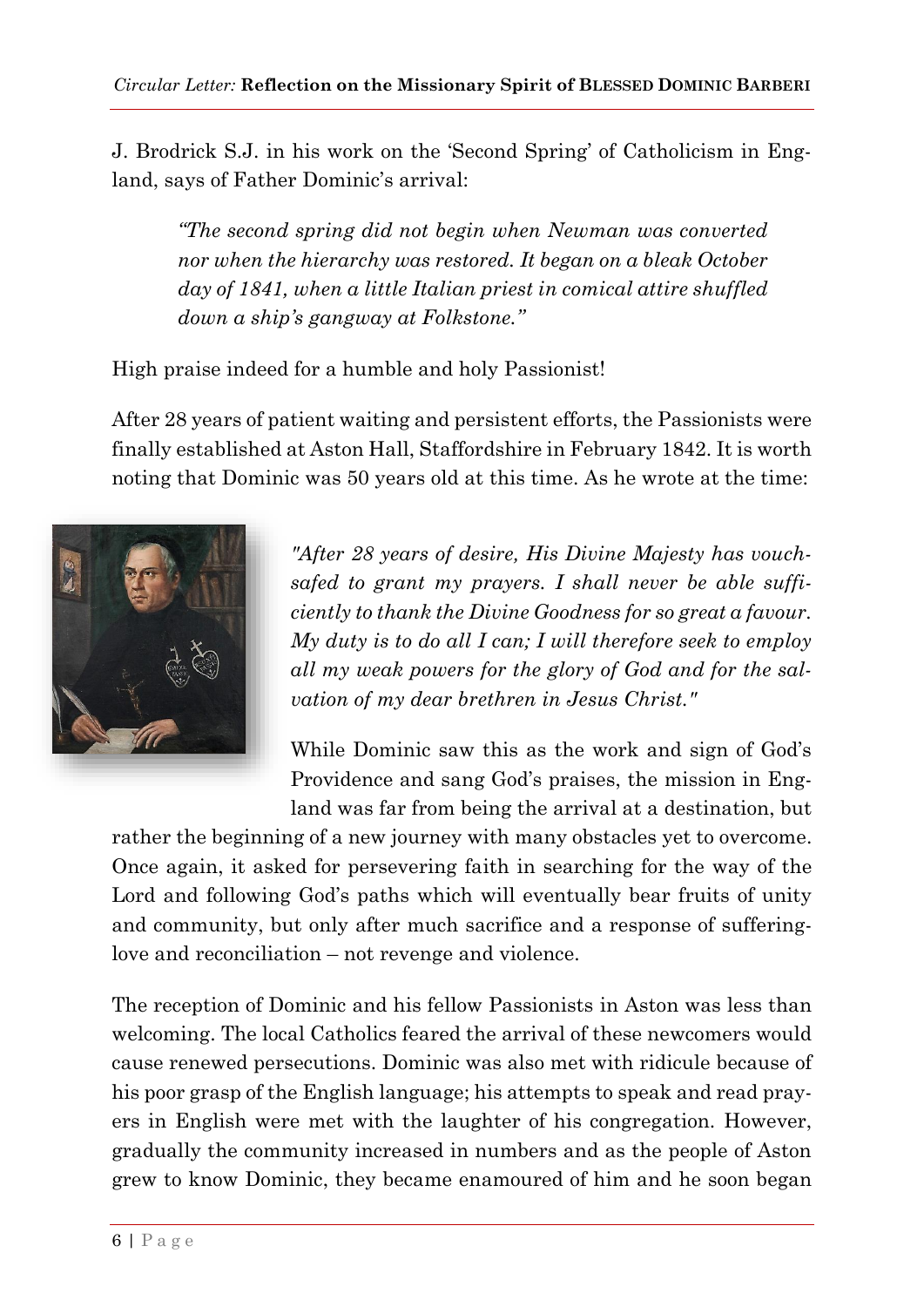to receive a steady stream of converts. A centre was also set up in neighboring Stone where Dominic would say Mass and preach to the local populace. Here also Dominic experienced opposition when local youths would throw rocks as him, though two youths took to the decision to become Catholics when they were greatly edified to see Dominic kiss each rock that hit him and place it in his pocket. It is said that during many of these frequent attacks Dominic was lucky to escape death. Further, local Protestant ministers often held anti-Catholic lectures and sermons to draw the people away from Dominic and the Catholics.

We can say that the difficulties and trials which Dominic and the Passionist missionaries experienced in England (and in Belgium) was a time of 'pruning' by which they were being renewed in their life and mission to keep their eyes fixed on Jesus Crucified and point others to look at the Cross and meditate on the Passion of Jesus where they too will be renewed in God's love and mercy.

The ultimate characteristic and effectiveness of every 'missionary of Christ' is not their capabilities or achievements - but their **witness of authentic holiness**. We have already seen this clearly in the personal and pastoral life of Dominic Barberi. Despite being a highly intellectual and capable man, Dominic is reputed to have been a humble person, blessed with a sense of

humour, kindness and simplicity *("A child in the simplicity of his heart" – Cardinal Wiseman)*. In the words of Newman:

> *"He was an intelligent and astute man, yet spontaneous and simple like a child; and he is especially kind in his dealings with the faithful of our communion. I wish that all people had as much charity as I know that there is in him."*

The Anglican priest, theologian and poet, John Henry Newman *("…the most learned ecclesiastic in England" – Barberi)*, after years of prayer, fasting and



study in his search for the truth came to see clearly that the Roman Catholic Church was the same as the Church of the Apostles and the early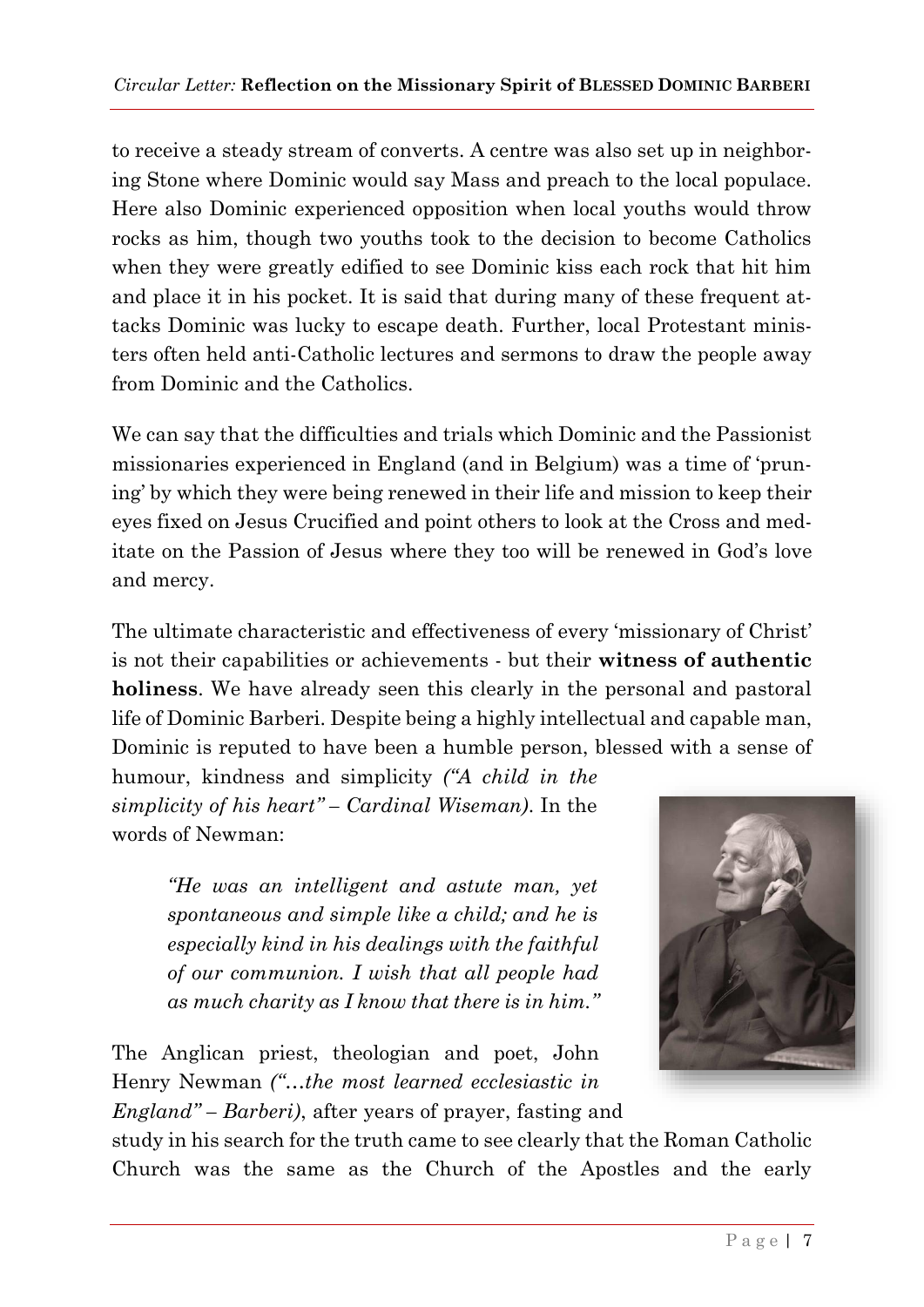Christians. But having this intellectual insight was not sufficient for Newman to take the step of requesting full communion in the Catholic Church. While he could make sense of the Church being "one, catholic (universal) and apostolic" (as is proclaimed in the Creed), he could not see signs of how the Church was "holy". He needed to see and experience concrete acts of holiness and sanctity in the members of the Catholic Church. He found this lived witness of authentic holiness in the person of the Catholic priest, Fr. Dominic Barberi. Recognising Dominic's spiritual stature, Newman shares his sincere feelings: *"When his form (Dominic's) came in sight, I was moved to the depths in the strangest way. His very look had about it something holy."*

Further, the example of this humble Passionist (and his companions) enduring ridicule for his poor English, being stoned in the streets and yet persevering to bring Christ to the people in England in spite of the danger, is what impressed Newman. Earlier he had written:

*"If they [Catholic religious] want to convert England let them go barefooted into our manufacturing towns - let them preach to the people like St. Francis Xavier - let them be pelted and trampled on - and I will admit that they can do what we cannot…What a day it will be when God will make arise among their Communion saintly men such as Bernard and the Borromeo's… The English will never be favorably inclined to a party of conspirators and instigators; only faith and sanctity are irresistible."*

It was because of this courageous missionary witness which he saw personally, that Newman chose Dominic as the Catholic priest to receive him into the Church. And so, it was in October 1845, when Dominic was traveling through Oxford on his way to Belgium, that Newman requested through one of his pupils that Dominic be invited to stop by his home in Littlemore as a guest. *"He does not know of my intentions,"* he wrote, *"but I shall ask of him admission into the one true fold of the Redeemer."*

What transpired next was the act by which these two holy figures are best remembered. Dominic drying himself in front of the fire in Newman's home since he was soaking wet from the travel by stagecoach in heavy rain, and Newman entering the room, dropping to his knees before Dominic without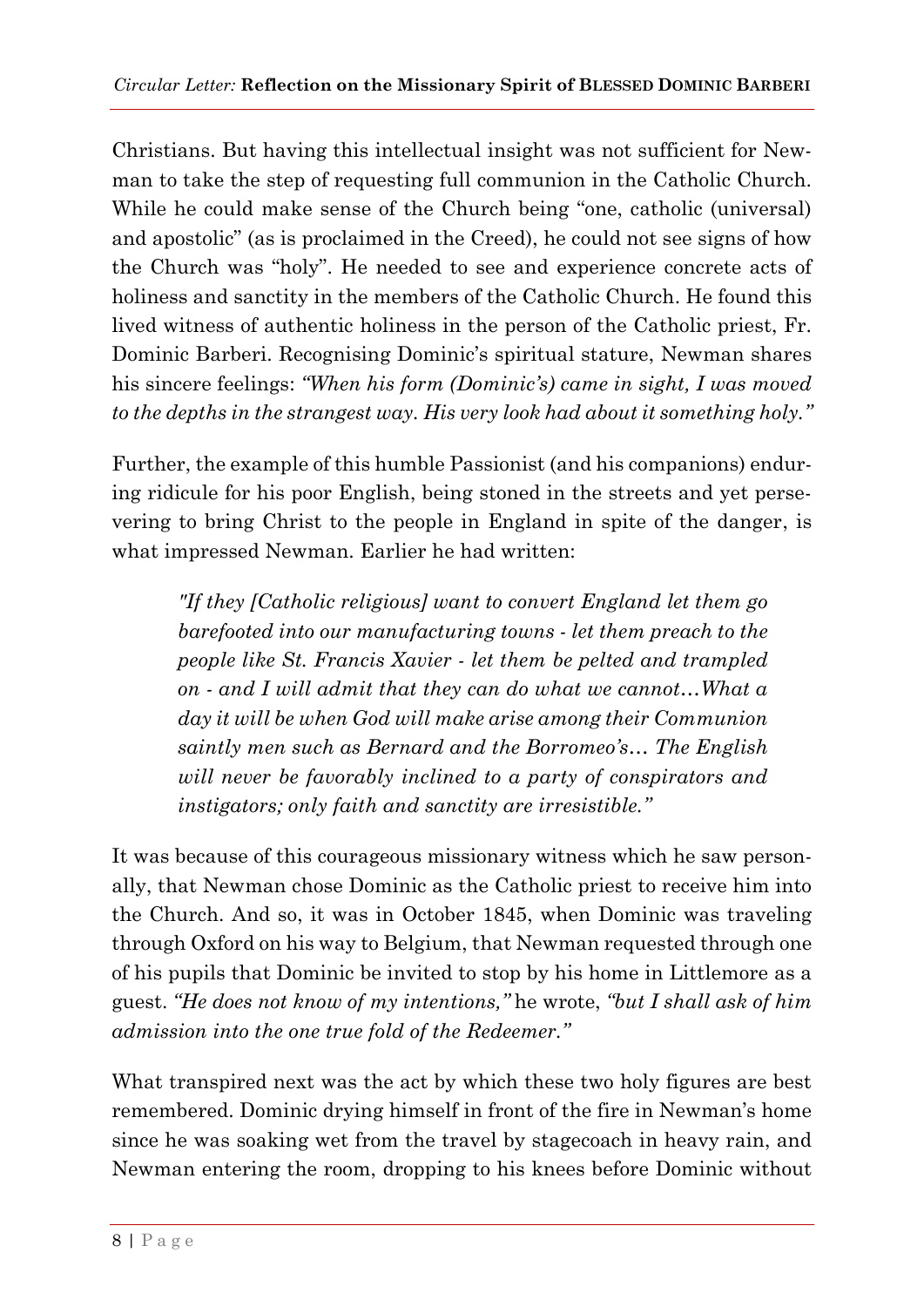hesitation and asking to be received into the Church after making a long general confession lasting several hours. What a culmination in the story of the Divine call to mission and the human adventure of struggle, cooperation and response in the realization of God's mysterious plan.

We can only imagine the tremendous joy, relief and future hope for the Church's and the Congregation's mission as was expressed in Dominic Barberi's words:

*"What a spectacle it was for me to see Newman at my feet! All that I have suffered since I left Italy has been well compensated by this event. I hope the effects of such a conversion may be great."*

minie of the mother of

Newman's testimony written to Cardinal Parocchi (Vicar of Rome) for the cause of Dominic Barberi's beatification sums up the crux of what is required for the fruitfulness of every mission:

*"My dear Lord Cardinal, thank you for the interest you express in a case which is very dear to me, as is well recognised by the Passionist Fathers. Certainly Fr. Dominic of the Mother of God was a most striking missionary and preacher and he had great part in my own conversion and in that of others. His very look had a holy aspect which when his figure came in sight in my circle most singularly affected me, and his remarkable 'bonhomie' in the midst of his sanctity was in itself a real holy preaching. No wonder, then, I became his convert and penitent. He was a great lover of England. I grieved at his sudden death, and I thought and hoped he would receive from Rome the 'aureola' of a Saint as is now to be."*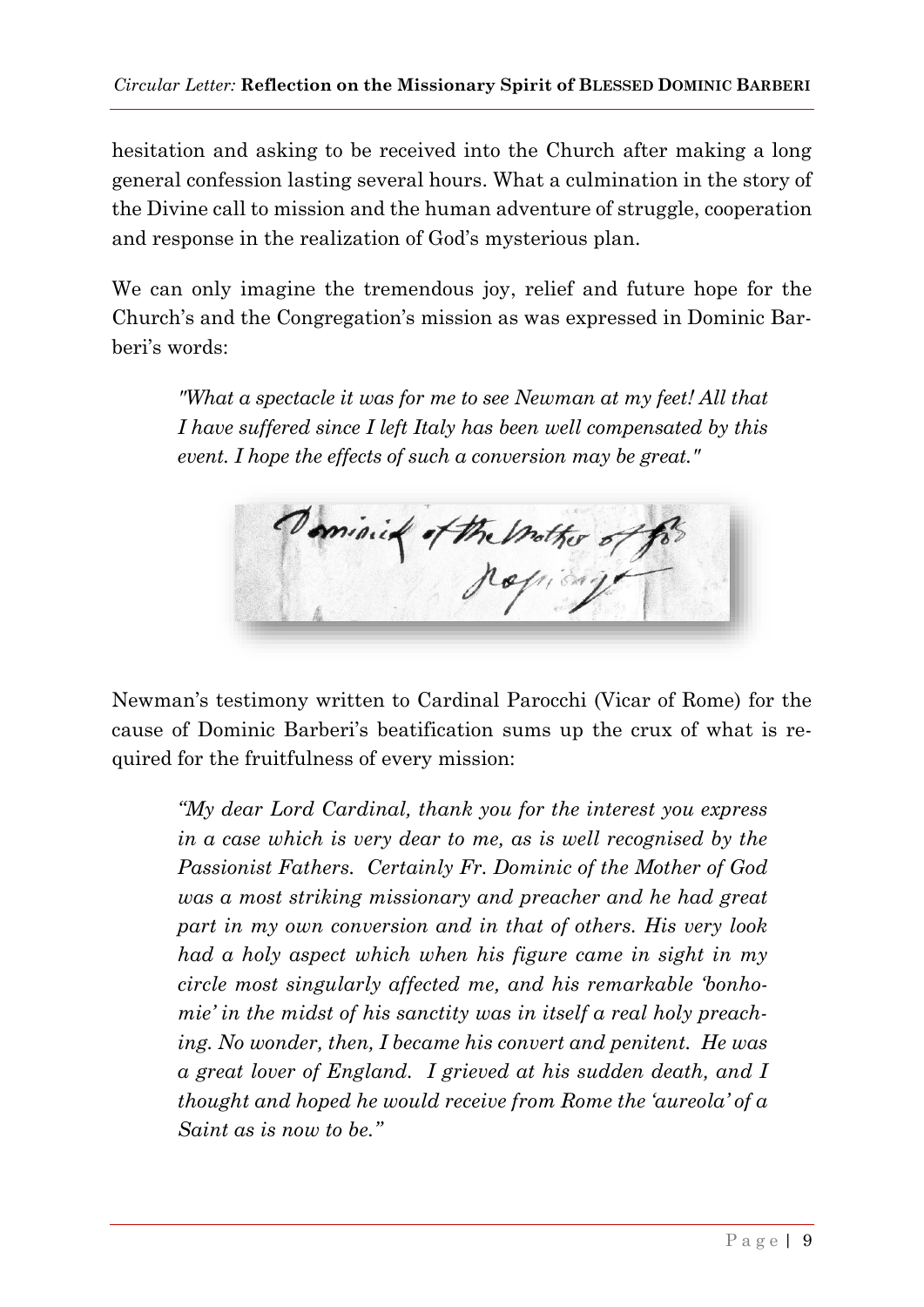My hope is that these reflections on Dominic Barberi's personal, religious, spiritual, apostolic and missionary life will give us renewed enthusiasm in our living of Passionist Apostolic Community. Dominic has much more to inspire us (as he did Newman and others) than simply his reputation of receiving Newman into the Catholic Church – as significant as that event is for the whole Church in celebrating the canonization of John Henry Newman. Rather, I hope that Blessed Dominic's example and witness can be *"a source of inspiration to the entire Congregation and challenge each member to play his part zealously in the apostolic endeavours demanded by our times." (Const. 62)*

Dominic Barberi is little-known and appreciated, even within our Congregation. Yet, without his missionary zeal, his apostolic spirit and his persistent conviction, the Founder's vision and hopes for the Congregation may never have been realized. As the pioneering Passionist missionary outside of Italy (together with his companions), Dominic's efforts in Belgium and England became the initial steps in the planting and the spread of the Passionist charism in 63 countries and cultures of the world today.

In our times the missionary nature of the Church through its evangelizing activity in new forms, and in response to the "signs of the times", is being proposed to us as a focus and vision, especially in the pontificate of Pope Francis. Dominic Barberi was also attentive to the missionary dimension of the Congregation issuing from the vision of St Paul of the Cross, and which we also received from our most recent General Chapter. I believe that Dominic's 'missionary outlook' can assist us greatly as we engage in the 'Calls to Action' arising from the 47th General Chapter and in preparation for commemorating the Ter-centenary of the Congregation's foundation in 2020 with the theme: *Renewing our Mission – Gratitude, Prophecy, Hope.*

Dominic's 'missionary outlook' helps us to keep the right balance and perspective in our mission with regard to prayer, community life and apostolate. As I stated in my report to the General Chapter: *"…Renewing our Mission is primarily about renewing ourselves*" (personal conversion), through our call to a life in community - but always in the missionary dimension. *"Our Mission is integrally connected with our life in Community … as two sides of the same coin. Our life is our Mission (by witness), our Mission is our life (by action)."*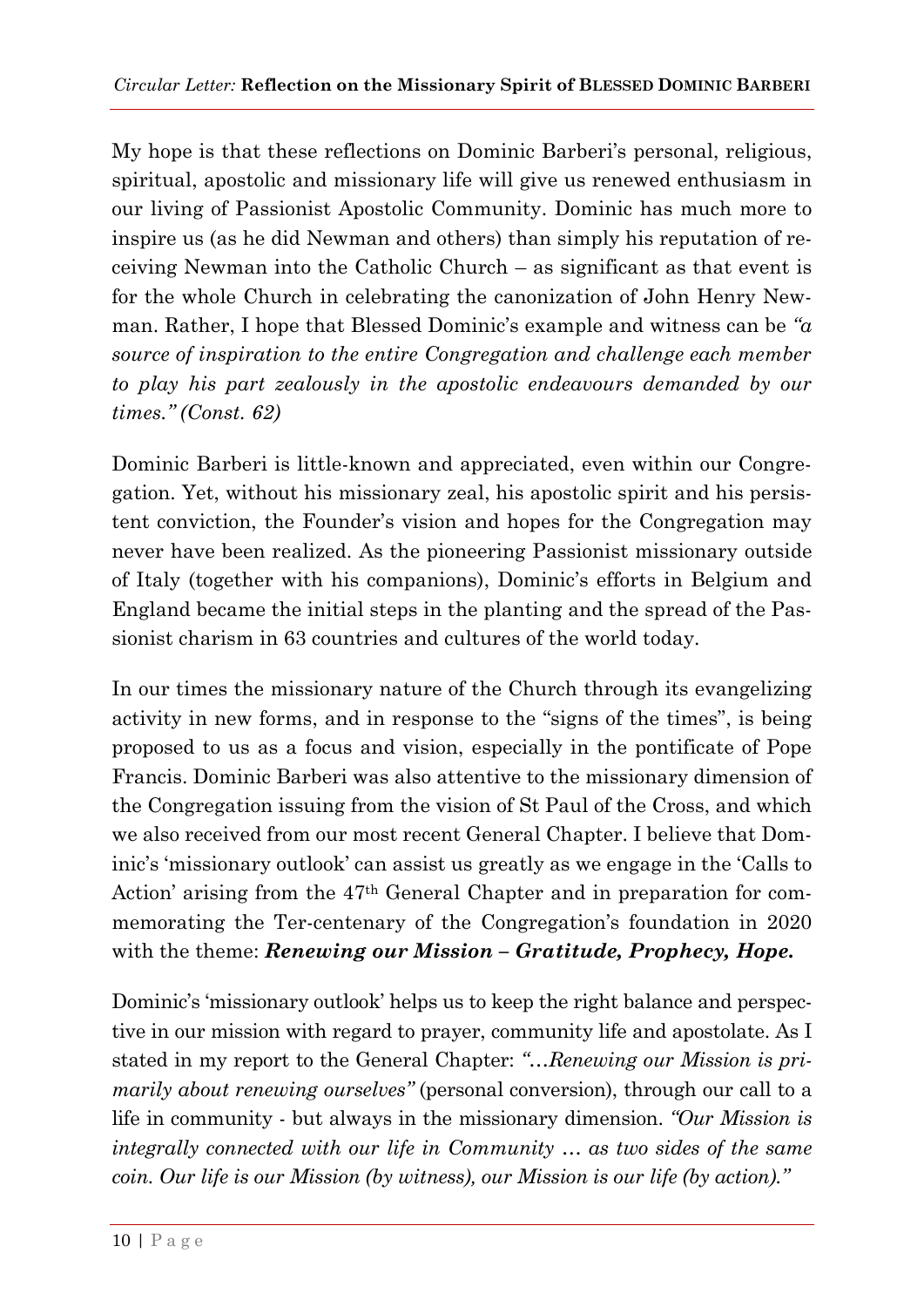While Dominic's call was to the mission of evangelization in foreign lands (with all the particular challenges this entails), each one of us is called to have a 'missionary outlook' in our apostolates wherever we are – in the same manner as Dominic, and also as Cardinal Jorge Bergoglio (prior to his election as Pope Francis) laid out as his vision for the future Church in an address to the cardinals gathered in Rome for the papal conclave in April 2013:

*"The church is called to come out of herself and to go to the peripheries, not only geographically, but also the existential peripheries: the mystery of sin, of pain, of injustice, of ignorance and indifference to religion, of intellectual currents and of all misery."*

Dominic also reminds us clearly that the mission is God's initiative, not ours. As such, it calls for a deep listening which must be discerned (personally and communally) in prayer before giving our response. However, as we have seen in Dominic's life, prayerful discernment is a struggle and can take time because it involves other people in community, and so it requires perseverance and patience. Also, prayerful discernment must necessarily lead to action…and, sometimes, this involves taking risks because there is not always a clarity and certainty as we would like to have. Following God's call and living the Gospel is risky! But, as we see in Dominic's life, there is always the promise of God's presence: *"I will be with you" (Ex.3:12)* when we respond with trust and courage in obedience to God's will: *"Let what you have said be done to me." (Lk.1:38)*

Of course, as we well know, it is much easier to stay with the 'soft option', i.e. to just keep going on and doing what we have always done without responding to the "signs of the times" and causing too much disturbance; or to hold on to our 'comforts' in the security and familiarity of what we know, e.g. the people like us and support us, our long history in a place etc; or to allow our buildings and plants to dictate our mission and keep us trapped, rather than letting them go and freeing us to be at the service of our mission. This 'soft option' risks our becoming self-referential, sterile and safe, instead